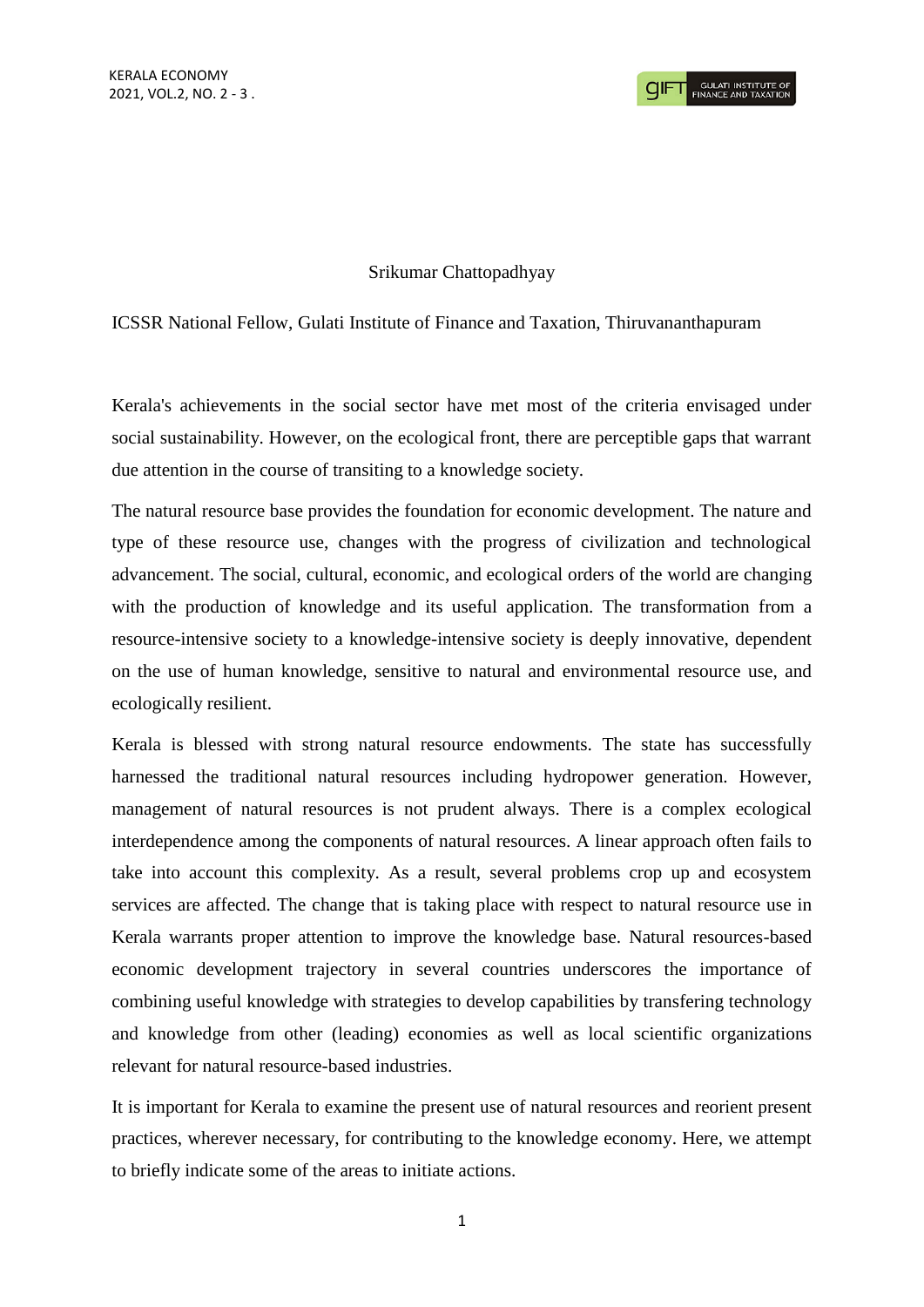KERALA ECONOMY

### 1. Bridging the knowledge gap in existing natural resource useed sectors

Bridging the knowledge gap assumes great significance in pursuing a natural resource based knowledge economy. For example, it is important to search for a coastal tract to site a seaport, which is neither accreting nor eroding. Accretion and erosion along the coastline are related to sediment movement. The sediment transport pattern along the Kerala coast varies temporally and spatially. Some parts of the Kerala coast experience domination of net northerly drift whereas in some cases the movement is southerly. Although, there are some studies pointing that the site-specific knowledge is lacking in many cases. It is important to generate a detailed knowledge base to suggest appropriate locations for siting of ports, particularly fishing ports. Otherwise, the port may be affected and will need huge investment for keeping it operational.

## 2. Precision management for traditional natural resources

Precision management is an emerging area in traditional natural resource management of land and water. Agriculture is one sector where precision management has brought out significant results manifested in enhanced productivity and optimum use of inputs. Irrigation, water management, fertiliser use and cropping system are areas warranting the introduction of precision management.

### 3. Harnessing new natural resources

Kerala has a long coastline of 560km. The exclusive economic zone spreads over 2.18 lakh K.M. There is huge scope for developing the blue economy. It not only the fisheries sector, tourism, and maritime transport but also the offshore renewable energy, aquaculture, seabed resources, marine biotechnology, and bioprocessing. The tapping of wave energy deserves urgent attention. Experimental data have been gathered for the Vizhinjam area. It may be explored for other areas also. Solar power is another energy-producing sector with huge potential for the state as it enjoys long hours of sunshine.

# 4. Green economy

Knowledge-based economy, green economy, green technology and creation of green jobs are interrelated. The importance of a green economy is well appreciated to transit into a low carbon economy and reducing environmental risk and ecological drawdown. Many countries are gradually shifting to a green economy as part of the knowledge economy. It warrants the involvement of higher education centres and sustainability-oriented research departments.

2